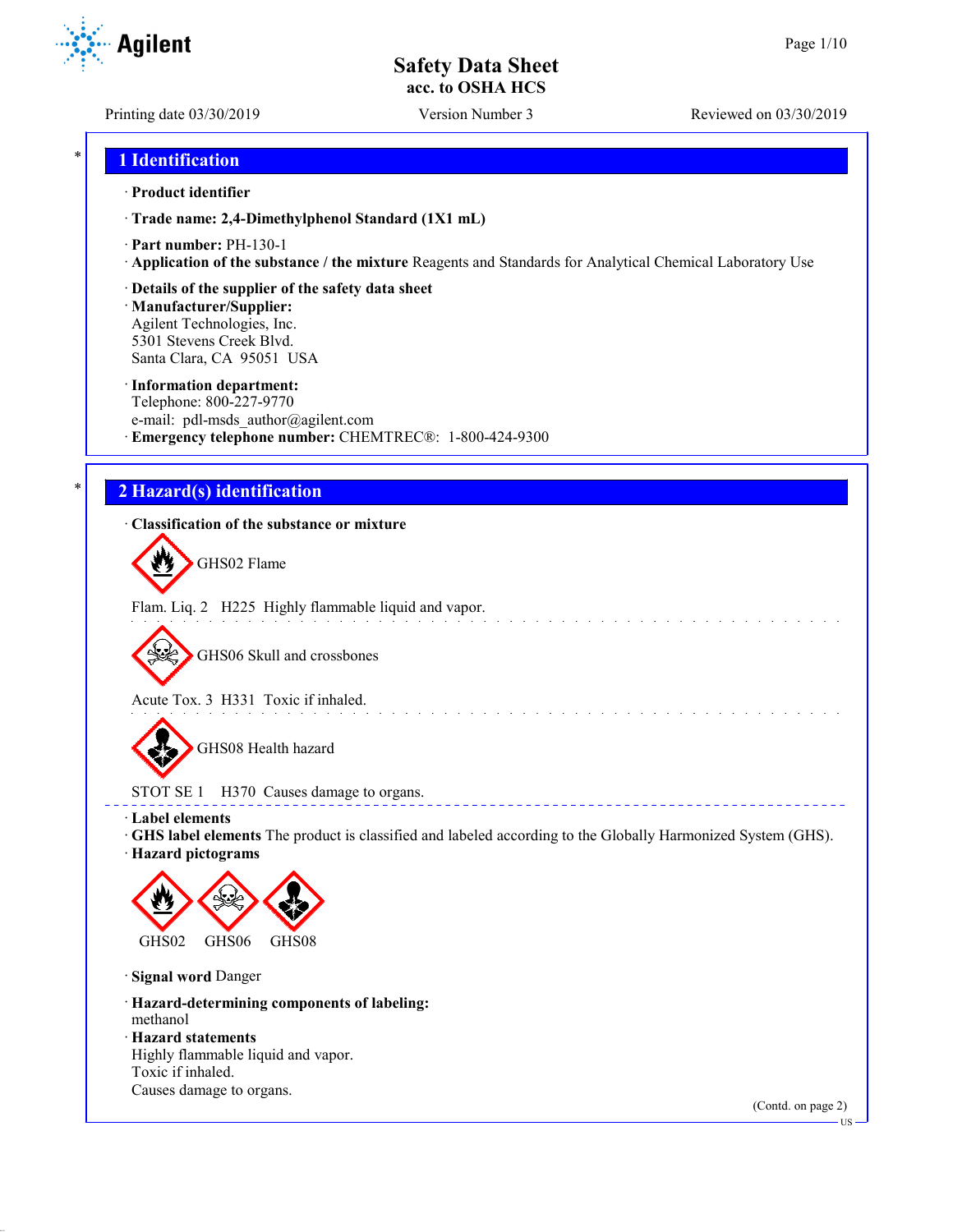Printing date 03/30/2019 Version Number 3 Reviewed on 03/30/2019

#### **Trade name: 2,4-Dimethylphenol Standard (1X1 mL)**

· **Precautionary statements** Keep away from heat/sparks/open flames/hot surfaces. - No smoking. Ground/bond container and receiving equipment. Use explosion-proof electrical/ventilating/lighting/equipment. Use only non-sparking tools. Take precautionary measures against static discharge. Do not breathe dust/fume/gas/mist/vapors/spray. Wash thoroughly after handling. Do not eat, drink or smoke when using this product. Use only outdoors or in a well-ventilated area. Wear protective gloves/protective clothing/eye protection/face protection. If on skin (or hair): Take off immediately all contaminated clothing. Rinse skin with water/shower. IF INHALED: Remove person to fresh air and keep comfortable for breathing. IF exposed: Call a POISON CENTER or doctor/physician. Specific treatment (see on this label). In case of fire: Use for extinction: CO2, powder or water spray. Store in a well-ventilated place. Keep container tightly closed. Store in a well-ventilated place. Keep cool. Store locked up. Dispose of contents/container in accordance with local/regional/national/international regulations. · **Classification system:** · **NFPA ratings (scale 0 - 4)** 1 3  $\overline{0}$  $Health = 1$  $Fire = 3$ Reactivity  $= 0$ · **HMIS-ratings (scale 0 - 4) HEALTH**  FIRE REACTIVITY  $\boxed{0}$  Reactivity = 0  $\overline{1}$  Health = \*1  $3$  Fire = 3 · **Other hazards** · **Results of PBT and vPvB assessment** · **PBT:** Not applicable. · **vPvB:** Not applicable.

# **3 Composition/information on ingredients**

· **Chemical characterization: Mixtures**

· **Description:** Mixture of the substances listed below with nonhazardous additions.

· **Dangerous components:**

67-56-1 methanol 99.987%

# **4 First-aid measures**

· **Description of first aid measures**

· **General information:**

Immediately remove any clothing soiled by the product.

(Contd. on page 3)



(Contd. of page 1)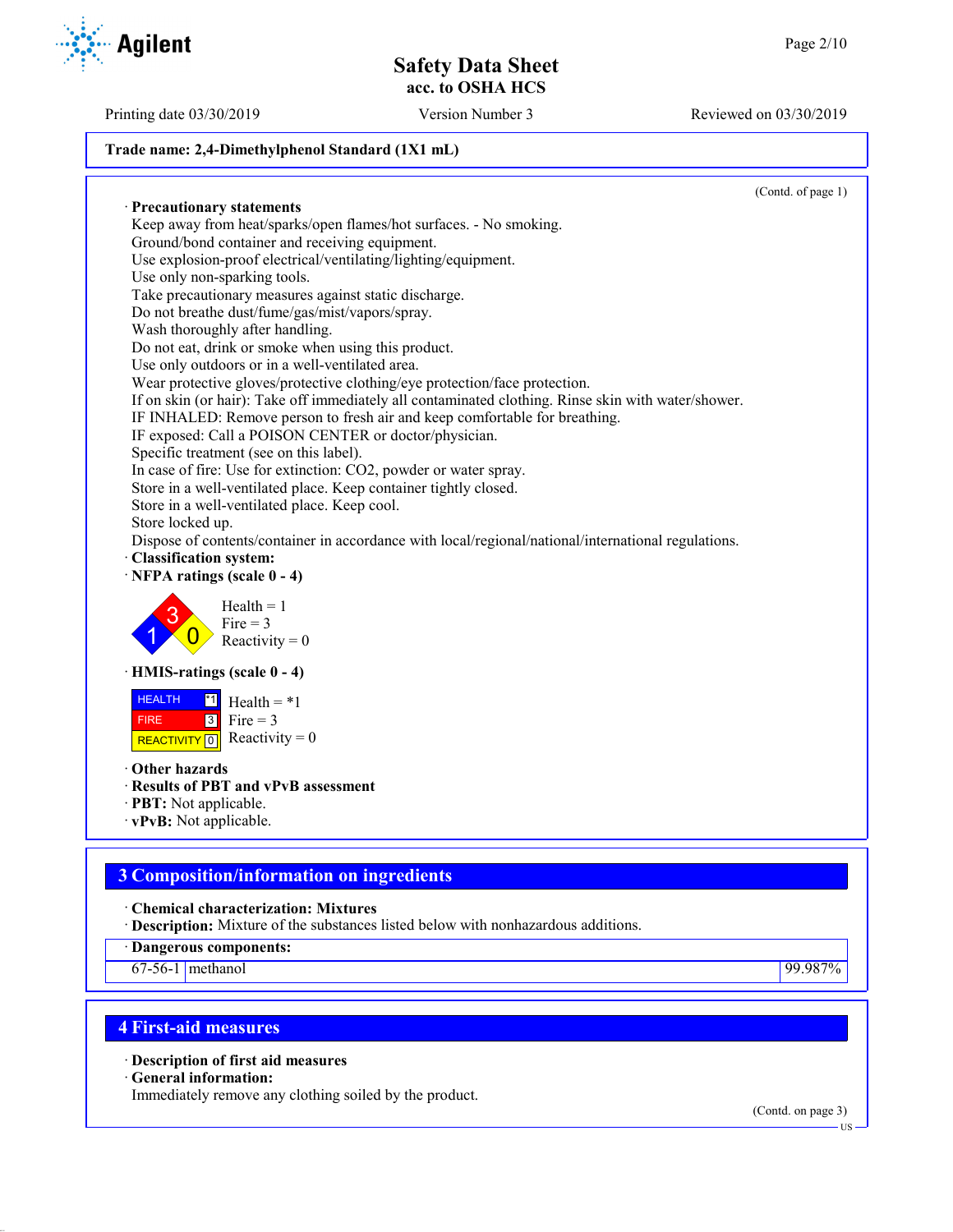Printing date 03/30/2019 Version Number 3 Reviewed on 03/30/2019

#### **Trade name: 2,4-Dimethylphenol Standard (1X1 mL)**

(Contd. of page 2)

US

Remove breathing apparatus only after contaminated clothing have been completely removed. In case of irregular breathing or respiratory arrest provide artificial respiration.

· **After inhalation:**

Supply fresh air or oxygen; call for doctor.

In case of unconsciousness place patient stably in side position for transportation.

· **After skin contact:** Immediately wash with water and soap and rinse thoroughly.

- · **After eye contact:** Rinse opened eye for several minutes under running water. Then consult a doctor.
- · **After swallowing:** If symptoms persist consult doctor.
- · **Information for doctor:**

· **Most important symptoms and effects, both acute and delayed** No further relevant information available.

· **Indication of any immediate medical attention and special treatment needed**

No further relevant information available.

## **5 Fire-fighting measures**

· **Extinguishing media**

· **Suitable extinguishing agents:**

CO2, extinguishing powder or water spray. Fight larger fires with water spray or alcohol resistant foam.

- · **For safety reasons unsuitable extinguishing agents:** Water with full jet
- · **Special hazards arising from the substance or mixture**

During heating or in case of fire poisonous gases are produced.

- · **Advice for firefighters**
- · **Protective equipment:** Mouth respiratory protective device.

## **6 Accidental release measures**

· **Personal precautions, protective equipment and emergency procedures**

Mount respiratory protective device.

Wear protective equipment. Keep unprotected persons away.

- · **Environmental precautions:** Do not allow to enter sewers/ surface or ground water.
- · **Methods and material for containment and cleaning up:**

Absorb with liquid-binding material (sand, diatomite, acid binders, universal binders, sawdust). Dispose contaminated material as waste according to item 13.

- Ensure adequate ventilation.
- · **Reference to other sections**

See Section 7 for information on safe handling.

See Section 8 for information on personal protection equipment.

See Section 13 for disposal information.

#### · **Protective Action Criteria for Chemicals**

| $\cdot$ PAC-1:       |                        |                                        |  |
|----------------------|------------------------|----------------------------------------|--|
|                      | $67-56-1$ methanol     | 530 ppm                                |  |
|                      | $105-67-9$ 2,4-xylenol | $6.9$ mg/m <sup>3</sup>                |  |
| $\overline{PAC-2}$ : |                        |                                        |  |
|                      | $67-56-1$ methanol     | $2,100$ ppm                            |  |
|                      | $105-67-9$ 2,4-xylenol | $76 \text{ mg/m}^3$                    |  |
| $\cdot$ PAC-3:       |                        |                                        |  |
|                      | $67-56-1$ methanol     | $\sqrt{7200*}$ ppm                     |  |
|                      |                        | $\overline{(\text{Contd. on page 4})}$ |  |

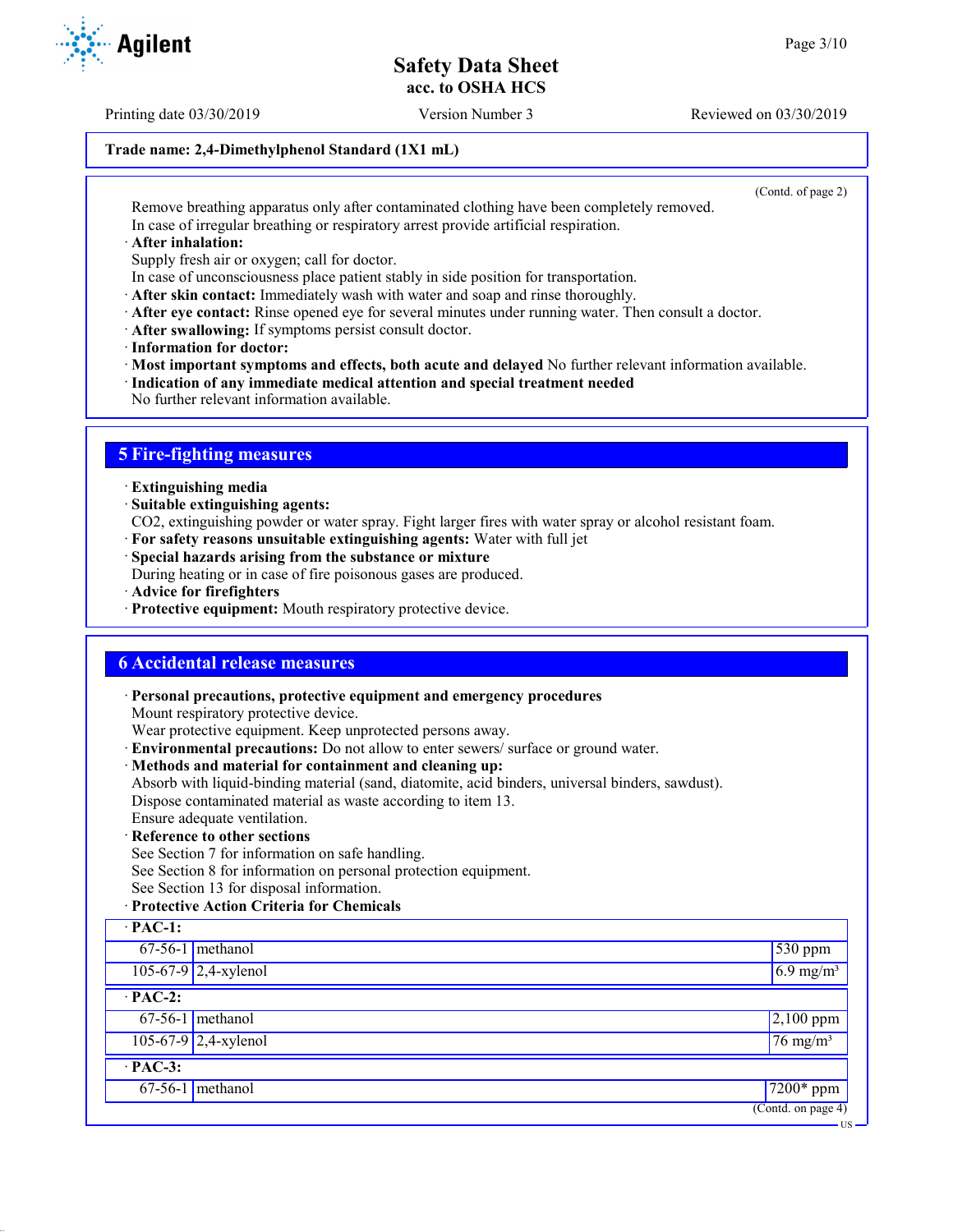(Contd. of page 3)

## **Safety Data Sheet acc. to OSHA HCS**

Printing date 03/30/2019 Version Number 3 Reviewed on 03/30/2019

**Trade name: 2,4-Dimethylphenol Standard (1X1 mL)**

 $105-67-9$  2,4-xylenol  $460 \text{ mg/m}^3$ 

## **7 Handling and storage**

#### · **Handling:**

· **Precautions for safe handling** Ensure good ventilation/exhaustion at the workplace. Open and handle receptacle with care. Prevent formation of aerosols. · **Information about protection against explosions and fires:**

- Keep ignition sources away Do not smoke. Protect against electrostatic charges. Keep respiratory protective device available.
- · **Conditions for safe storage, including any incompatibilities**
- · **Storage:**
- · **Requirements to be met by storerooms and receptacles:** Store in a cool location.
- · **Information about storage in one common storage facility:** Not required.
- · **Further information about storage conditions:** Keep receptacle tightly sealed.
- Store in cool, dry conditions in well sealed receptacles.
- · **Specific end use(s)** No further relevant information available.

## **8 Exposure controls/personal protection**

· **Additional information about design of technical systems:** No further data; see item 7.

#### · **Control parameters**

| Components with limit values that require monitoring at the workplace:                                      |                                                                       |  |  |  |
|-------------------------------------------------------------------------------------------------------------|-----------------------------------------------------------------------|--|--|--|
| 67-56-1 methanol                                                                                            |                                                                       |  |  |  |
| PEL                                                                                                         | Long-term value: $260 \text{ mg/m}^3$ , $200 \text{ ppm}$             |  |  |  |
| REL Short-term value: $325 \text{ mg/m}^3$ , $250 \text{ ppm}$<br><b>Skin</b>                               | Long-term value: $260 \text{ mg/m}^3$ , $200 \text{ ppm}$             |  |  |  |
| TLV Short-term value: $328 \text{ mg/m}^3$ , $250 \text{ ppm}$<br>Skin; BEI                                 | Long-term value: $262$ mg/m <sup>3</sup> , 200 ppm                    |  |  |  |
| · Ingredients with biological limit values:                                                                 |                                                                       |  |  |  |
| 67-56-1 methanol                                                                                            |                                                                       |  |  |  |
| BEI 15 mg/L<br>Medium: urine<br>Time: end of shift                                                          | Parameter: Methanol (background, nonspecific)                         |  |  |  |
| Additional information: The lists that were valid during the creation were used as basis.                   |                                                                       |  |  |  |
| <b>Exposure controls</b><br>· Personal protective equipment:<br>· General protective and hygienic measures: | Keep away from foodstuffs, beverages and feed.<br>$(0.011)$ $(0.011)$ |  |  |  |



(Contd. on page 5)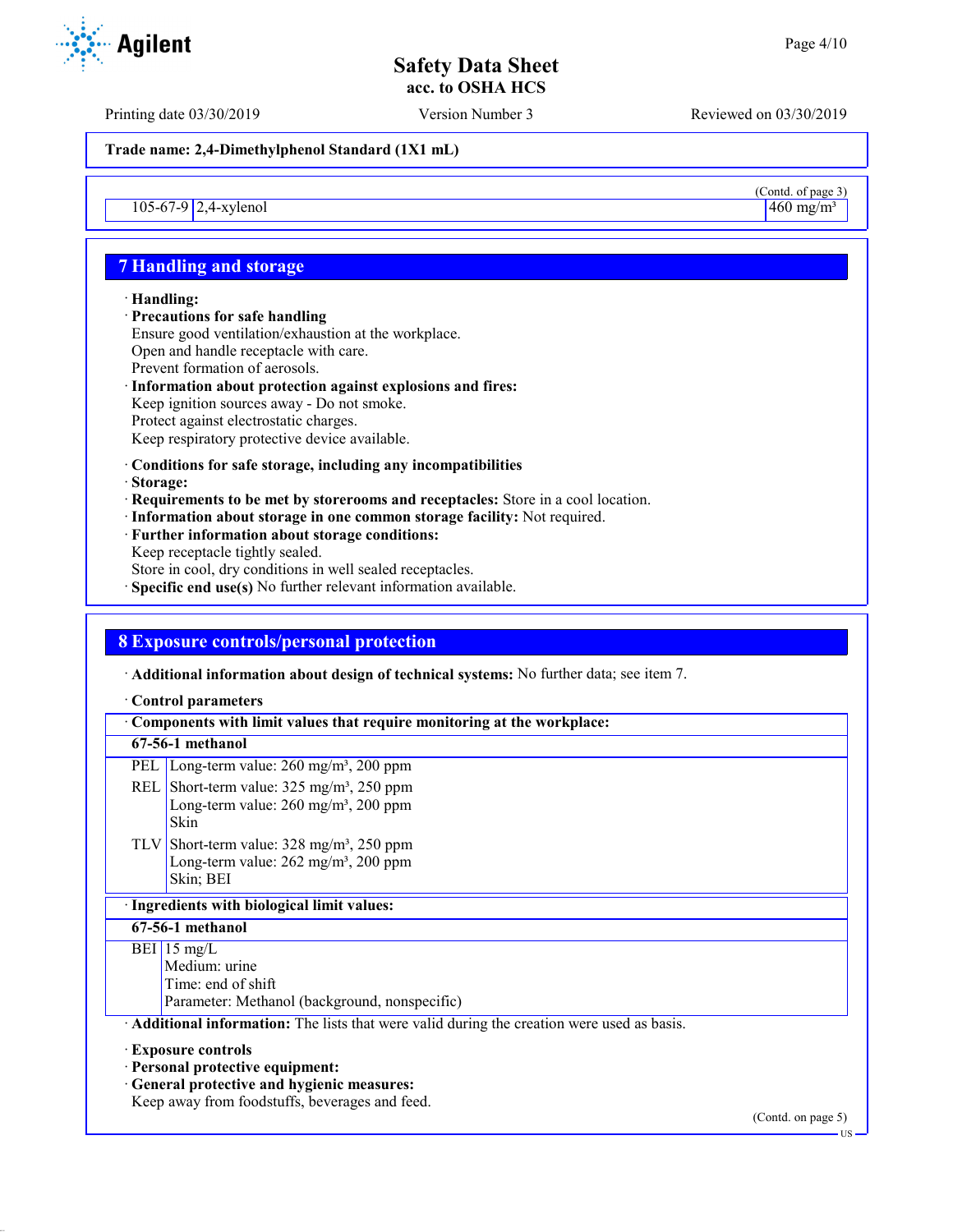Printing date 03/30/2019 Version Number 3 Reviewed on 03/30/2019

#### **Trade name: 2,4-Dimethylphenol Standard (1X1 mL)**

(Contd. of page 4)

Immediately remove all soiled and contaminated clothing.

Wash hands before breaks and at the end of work. Store protective clothing separately.

- 
- · **Breathing equipment:**

When used as intended with Agilent instruments, the use of the product under normal laboratory conditions and with standard practices does not result in significant airborne exposures and therefore respiratory protection is not needed.

Under an emergency condition where a respirator is deemed necessary, use a NIOSH or equivalent approved device/equipment with appropriate organic or acid gas cartridge.

· **Protection of hands:**

Although not recommended for constant contact with the chemicals or for clean-up, nitrile gloves 11-13 mil thickness are recommended for normal use. The breakthrough time is 1 hr. For cleaning a spill where there is direct contact of the chemical, butyl rubber gloves are recommended 12-15 mil thickness with breakthrough times exceeding 4 hrs. Supplier recommendations should be followed.

#### · **Material of gloves**

For normal use: nitrile rubber, 11-13 mil thickness

For direct contact with the chemical: butyl rubber, 12-15 mil thickness

### · **Penetration time of glove material**

- For normal use: nitrile rubber: 1 hour
- For direct contact with the chemical: butyl rubber: >4 hours
- · **Eye protection:**



Tightly sealed goggles

## **9 Physical and chemical properties**

| · Information on basic physical and chemical properties<br><b>Ceneral Information</b>                     |                                               |  |  |  |
|-----------------------------------------------------------------------------------------------------------|-----------------------------------------------|--|--|--|
| · Appearance:<br>Form:                                                                                    | Fluid                                         |  |  |  |
| Color:                                                                                                    | Colorless                                     |  |  |  |
| $\cdot$ Odor:                                                                                             | Alcohol-like                                  |  |  |  |
| Odor threshold:                                                                                           | Not determined.                               |  |  |  |
| $\cdot$ pH-value:                                                                                         | Not determined.                               |  |  |  |
| $\cdot$ Change in condition<br><b>Melting point/Melting range:</b><br><b>Boiling point/Boiling range:</b> | $-98$ °C ( $-144.4$ °F)<br>64.7 °C (148.5 °F) |  |  |  |
| · Flash point:                                                                                            | 9 °C (48.2 °F)                                |  |  |  |
| · Flammability (solid, gaseous):                                                                          | Not applicable.                               |  |  |  |
| · Ignition temperature:                                                                                   | 455 °C (851 °F)                               |  |  |  |
| · Decomposition temperature:                                                                              | Not determined.                               |  |  |  |
| · Auto igniting:                                                                                          | Product is not selfigniting.                  |  |  |  |
|                                                                                                           | $(Contd)$ on page 6)                          |  |  |  |

(Contd. on pag US

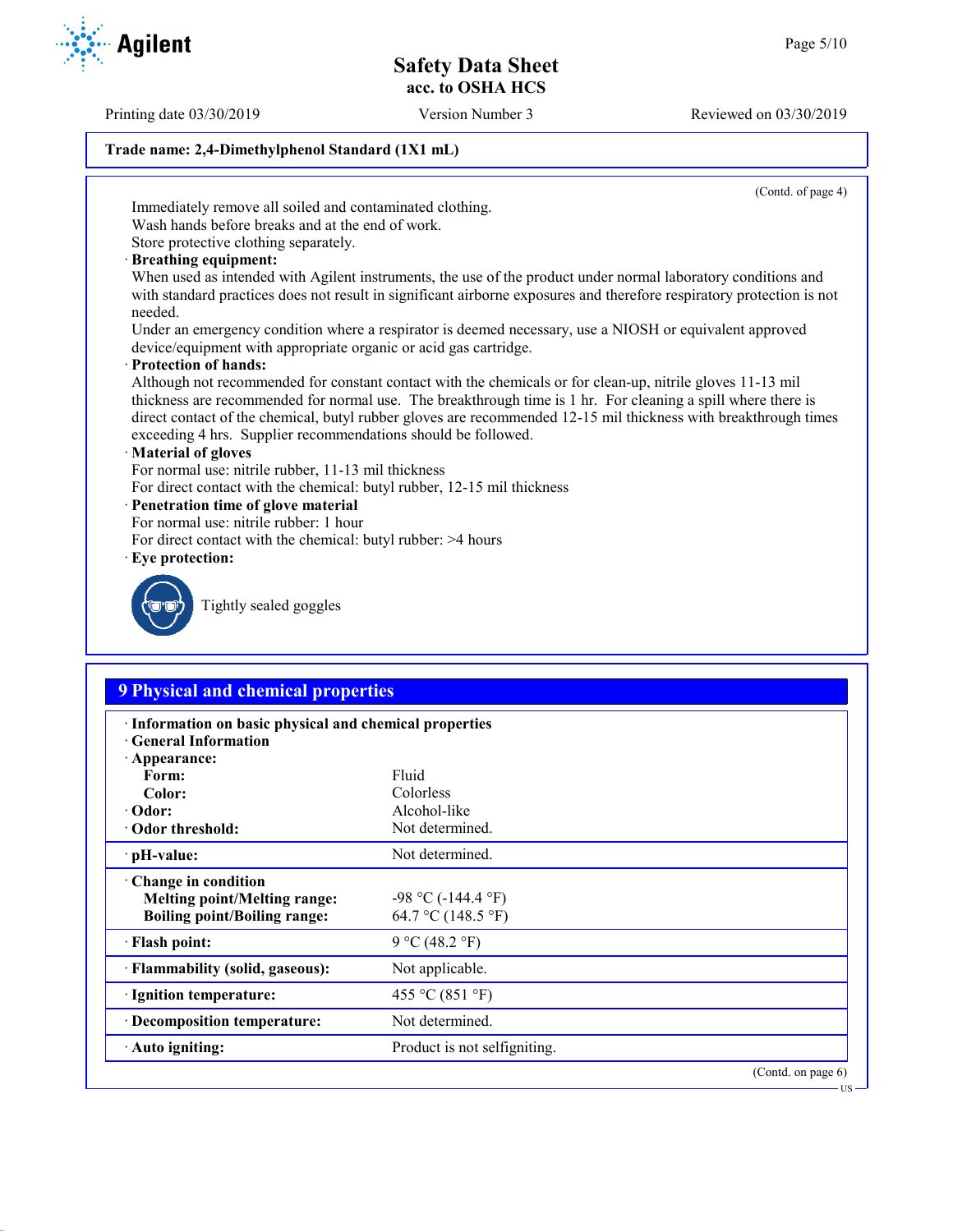Printing date 03/30/2019 Version Number 3 Reviewed on 03/30/2019

#### **Trade name: 2,4-Dimethylphenol Standard (1X1 mL)**

|                                                                                  | (Contd. of page 5)                                                                            |
|----------------------------------------------------------------------------------|-----------------------------------------------------------------------------------------------|
| Danger of explosion:                                                             | Product is not explosive. However, formation of explosive air/vapor<br>mixtures are possible. |
| <b>Explosion limits:</b>                                                         |                                                                                               |
| Lower:                                                                           | 5.5 Vol %                                                                                     |
| Upper:                                                                           | 44 Vol $\%$                                                                                   |
| $\cdot$ Vapor pressure at 20 °C (68 °F):                                         | 100 hPa (75 mm Hg)                                                                            |
| 0.80003 g/cm <sup>3</sup> (6.67625 lbs/gal)<br>$\cdot$ Density at 20 °C (68 °F): |                                                                                               |
| · Relative density                                                               | Not determined.                                                                               |
| · Vapor density                                                                  | Not determined.                                                                               |
| · Evaporation rate                                                               | Not determined.                                                                               |
| · Solubility in / Miscibility with                                               |                                                                                               |
| Water:                                                                           | Not miscible or difficult to mix.                                                             |
| · Partition coefficient (n-octanol/water): Not determined.                       |                                                                                               |
| · Viscosity:                                                                     |                                                                                               |
| Dynamic:                                                                         | Not determined.                                                                               |
| Kinematic:                                                                       | Not determined.                                                                               |
| · Solvent content:                                                               |                                                                                               |
| Organic solvents:                                                                | $100.0\%$                                                                                     |
| <b>VOC</b> content:                                                              | 99.99%                                                                                        |
|                                                                                  | 799.9 g/l / 6.68 lb/gal                                                                       |
| <b>Solids content:</b>                                                           | $0.0\%$                                                                                       |
| $\cdot$ Other information                                                        | No further relevant information available.                                                    |

## **10 Stability and reactivity**

· **Reactivity** No further relevant information available.

- · **Chemical stability**
- · **Thermal decomposition / conditions to be avoided:** No decomposition if used according to specifications.
- · **Possibility of hazardous reactions** No dangerous reactions known.
- · **Conditions to avoid** No further relevant information available.
- · **Incompatible materials:** No further relevant information available.
- · **Hazardous decomposition products:** No dangerous decomposition products known.

## **11 Toxicological information**

- · **Information on toxicological effects**
- · **Acute toxicity:**

· **LD/LC50 values that are relevant for classification:**

**ATE (Acute Toxicity Estimate)**

Inhalative  $LC50/4$  h  $3$  mg/L

#### **67-56-1 methanol** Oral  $\overline{L}$  LD50 5,628 mg/kg (rat)

| va              | الاحتصار | $\frac{1}{2}$ ,020 mg/kg (iai) |
|-----------------|----------|--------------------------------|
| $Dermal$ $LD50$ |          | $15,800$ mg/kg (rabbit)        |

(Contd. on page 7)

US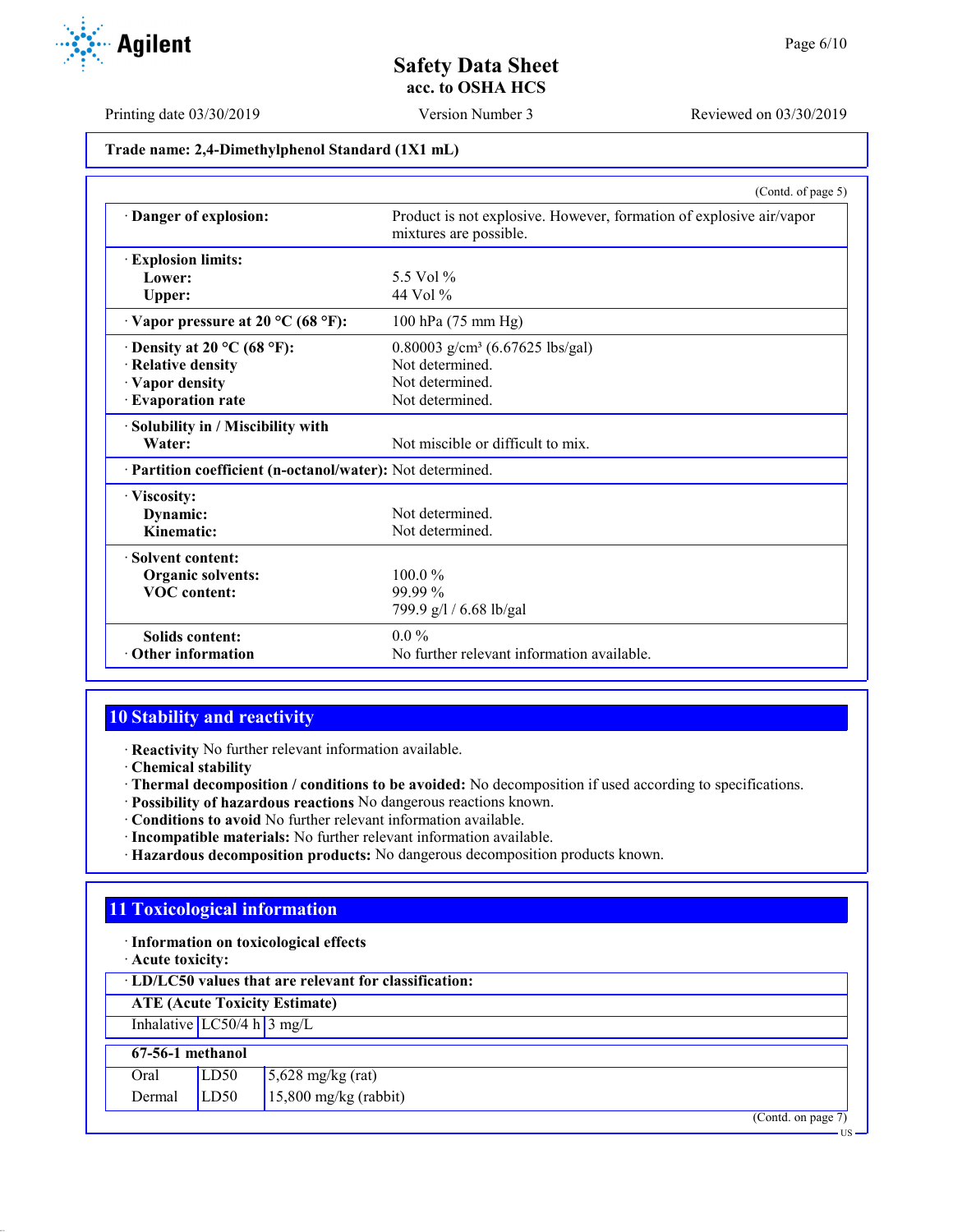Printing date 03/30/2019 Version Number 3 Reviewed on 03/30/2019

#### **Trade name: 2,4-Dimethylphenol Standard (1X1 mL)**

(Contd. of page 6)

· **Primary irritant effect:**

· **on the skin:** No irritant effect.

· **on the eye:** No irritating effect.

· **Sensitization:** No sensitizing effects known.

· **Additional toxicological information:**

The product shows the following dangers according to internally approved calculation methods for preparations: Toxic

· **Carcinogenic categories**

· **IARC (International Agency for Research on Cancer)**

None of the ingredients is listed.

· **NTP (National Toxicology Program)**

None of the ingredients is listed.

#### · **OSHA-Ca (Occupational Safety & Health Administration)**

None of the ingredients is listed.

## **12 Ecological information**

- · **Toxicity**
- · **Aquatic toxicity:** No further relevant information available.
- · **Persistence and degradability** No further relevant information available.
- · **Behavior in environmental systems:**
- · **Bioaccumulative potential** No further relevant information available.
- · **Mobility in soil** No further relevant information available.
- · **Additional ecological information:**
- · **General notes:**

Water hazard class 1 (Self-assessment): slightly hazardous for water

Do not allow undiluted product or large quantities of it to reach ground water, water course or sewage system.

- · **Results of PBT and vPvB assessment**
- · **PBT:** Not applicable.
- · **vPvB:** Not applicable.
- · **Other adverse effects** No further relevant information available.

## **13 Disposal considerations**

· **Waste treatment methods**

· **Recommendation:**

Must not be disposed of together with household garbage. Do not allow product to reach sewage system.

- · **Uncleaned packagings:**
- · **Recommendation:** Disposal must be made according to official regulations.

## \* **14 Transport information**

· **Not Regulated, De minimus Quantities** -

· **UN-Number**

· **DOT, IMDG, IATA** UN1230

(Contd. on page 8)

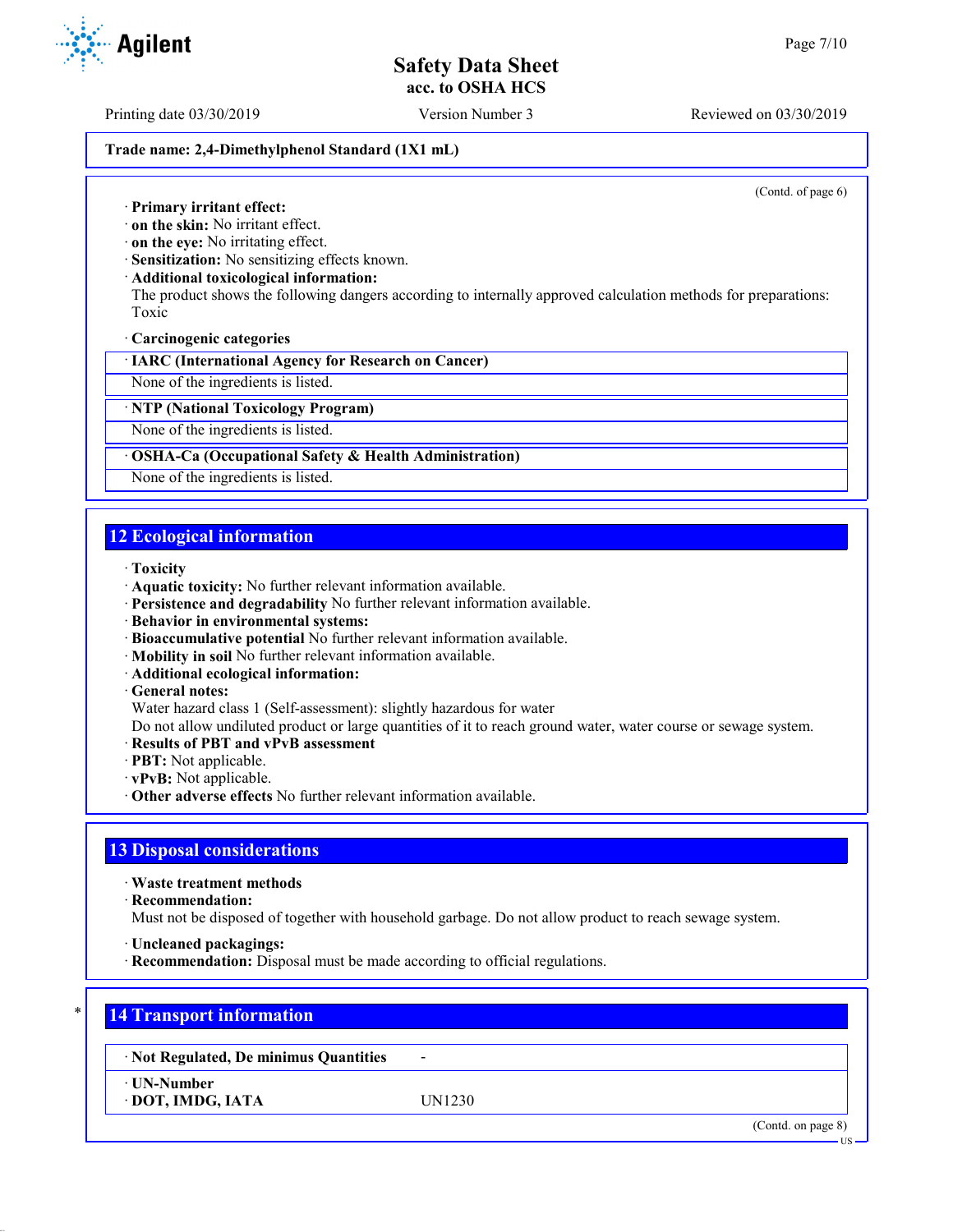Printing date 03/30/2019 Version Number 3 Reviewed on 03/30/2019

**Trade name: 2,4-Dimethylphenol Standard (1X1 mL)** (Contd. of page 7) · **UN proper shipping name** · **DOT** Methanol solution · **IMDG, IATA** METHANOL solution · **Transport hazard class(es)** · **DOT** · **Class** 3 Flammable liquids · **Label** 3, 6.1 <u>\_\_\_\_\_\_\_\_\_\_\_\_\_\_\_</u> · **IMDG** · **Class** 3 Flammable liquids · **Label** 3/6.1 <u>Liste de les de</u> · **IATA** · **Class** 3 Flammable liquids · **Label** 3 (6.1) · **Packing group** · **DOT, IMDG, IATA** II · **Environmental hazards:** Not applicable. · **Special precautions for user** Warning: Flammable liquids · **Danger code (Kemler):** 336  $\cdot$  **EMS Number:** · **Stowage Category** B SW2 Clear of living quarters. · **Transport in bulk according to Annex II of MARPOL73/78 and the IBC Code** Not applicable. · **Transport/Additional information:** · **DOT** · **Quantity limitations** On passenger aircraft/rail: 1 L On cargo aircraft only: 60 L · **IMDG** · **Limited quantities (LQ)** 1L (Contd. on page 9) US

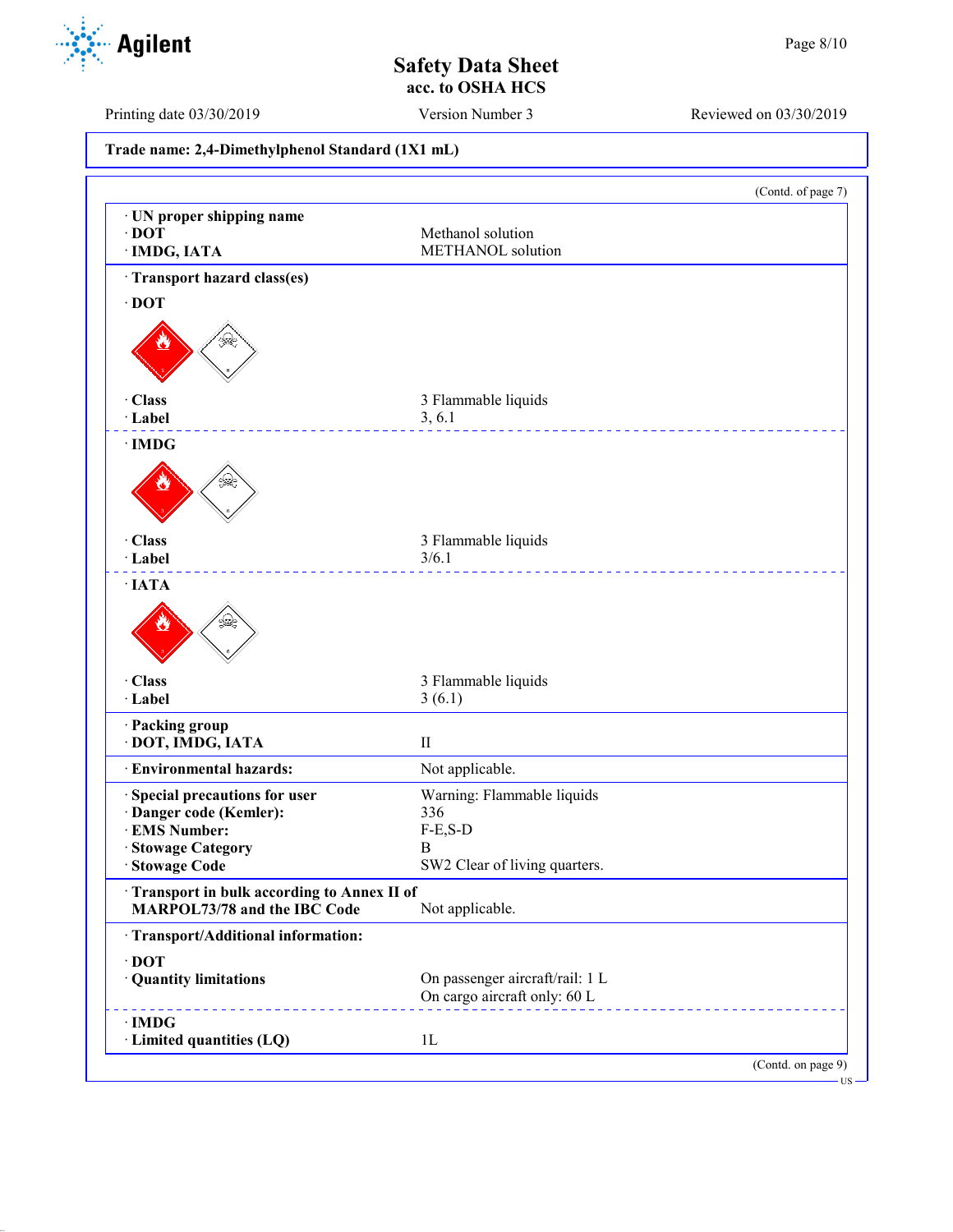Printing date 03/30/2019 Version Number 3 Reviewed on 03/30/2019

**Trade name: 2,4-Dimethylphenol Standard (1X1 mL)**

|                                                                                                                                                     |                                        | (Contd. of page $8$ ) |
|-----------------------------------------------------------------------------------------------------------------------------------------------------|----------------------------------------|-----------------------|
| Code: E2<br>$\cdot$ Excepted quantities (EQ)<br>Maximum net quantity per inner packaging: 30 ml<br>Maximum net quantity per outer packaging: 500 ml |                                        |                       |
| UN "Model Regulation":                                                                                                                              | UN 1230 METHANOL SOLUTION, 3 (6.1), II |                       |

## **15 Regulatory information**

· **Safety, health and environmental regulations/legislation specific for the substance or mixture** · **Sara**

· **Section 355 (extremely hazardous substances):**

None of the ingredients is listed.

· **Section 313 (Specific toxic chemical listings):**

All ingredients are listed.

· **TSCA (Toxic Substances Control Act):**

All ingredients are listed.

· **Proposition 65**

· **Chemicals known to cause cancer:**

None of the ingredients is listed.

· **Chemicals known to cause reproductive toxicity for females:**

None of the ingredients is listed.

· **Chemicals known to cause reproductive toxicity for males:**

None of the ingredients is listed.

· **Chemicals known to cause developmental toxicity:**

 $67-56-1$  methanol

#### · **Carcinogenic categories**

· **EPA (Environmental Protection Agency)**

None of the ingredients is listed.

· **TLV (Threshold Limit Value established by ACGIH)**

None of the ingredients is listed.

· **NIOSH-Ca (National Institute for Occupational Safety and Health)**

None of the ingredients is listed.

· **Chemical safety assessment:** A Chemical Safety Assessment has not been carried out.

## **16 Other information**

The information contained in this document is based on Agilent's state of knowledge at the time of preparation. No warranty as to its accurateness, completeness or suitability for a particular purpose is expressed or implied.

· **Department issuing SDS:** Document Control / Regulatory

- · **Contact:** regulatory@ultrasci.com
- · **Date of preparation / last revision** 03/30/2019 / 2

· **Abbreviations and acronyms:** ADR: Accord européen sur le transport des marchandises dangereuses par Route (European Agreement concerning the International Carriage of Dangerous Goods by Road)